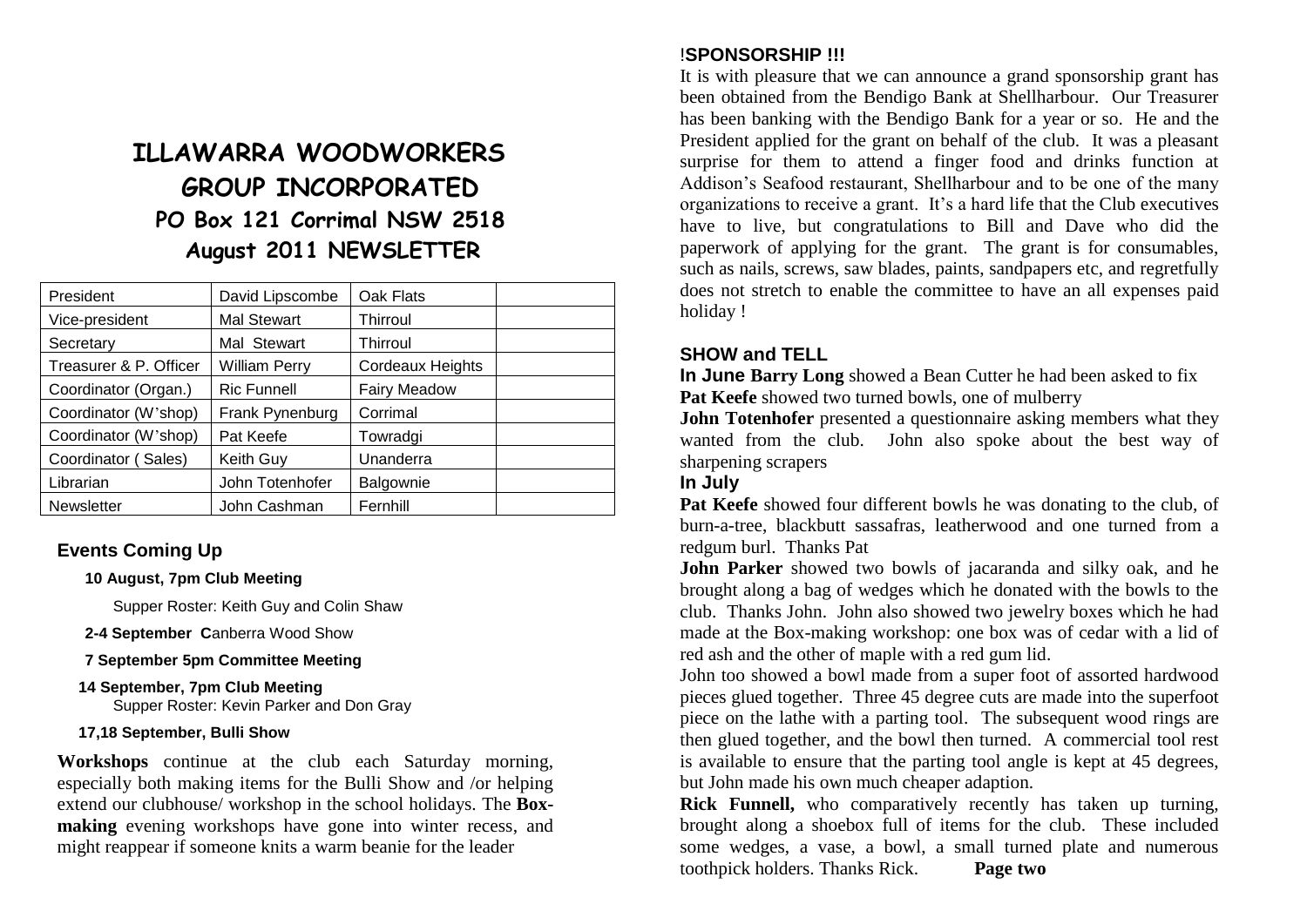

Finished slab : Mal, and has Dave had enough ?



 Demolishing the 'old cupboard': Dave, ready for the Antarctic **Page four**



Preparing for the verandah slab



Ready to pour: Frank, Dave, and xxx? **Page three**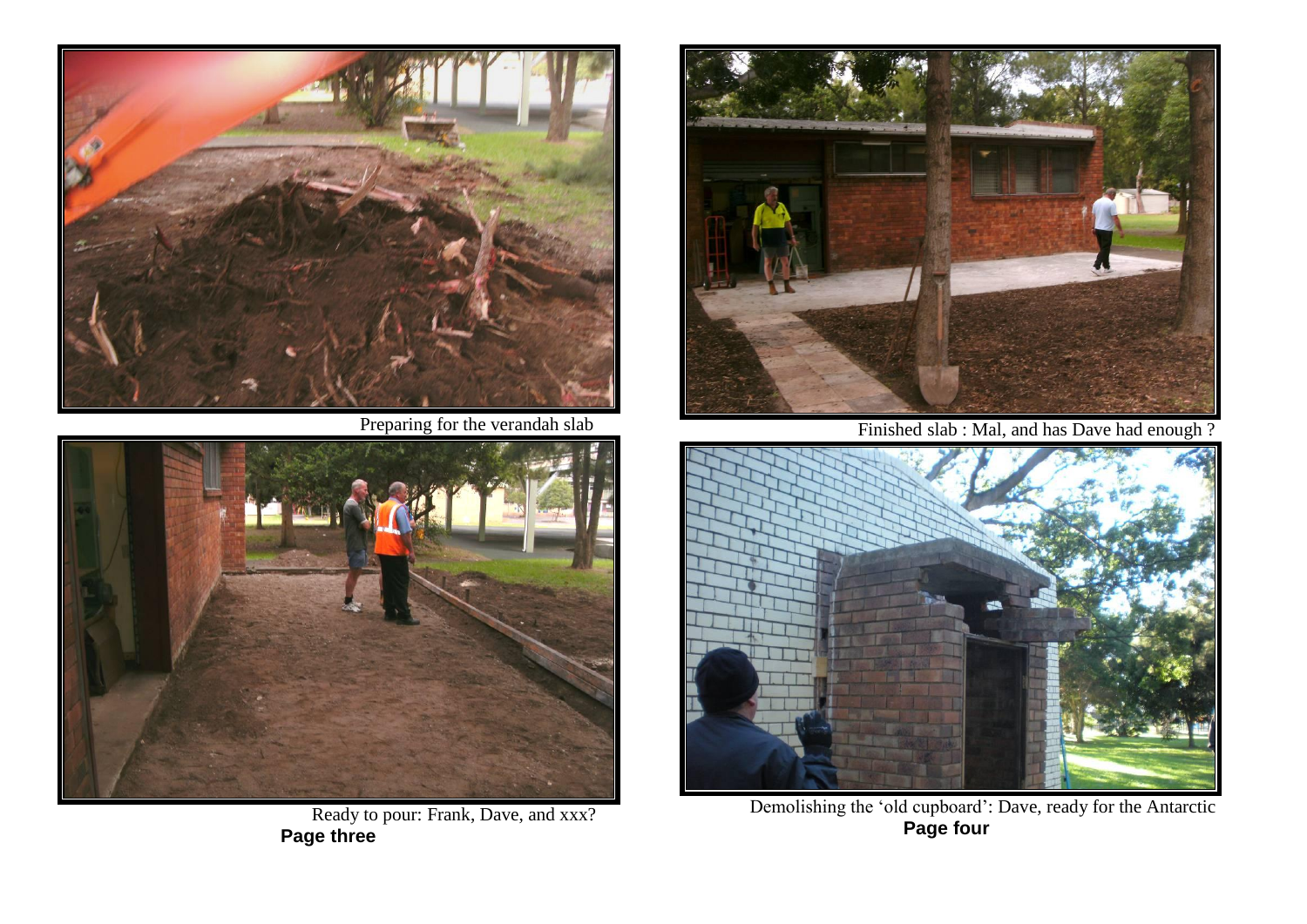

Preparing for the back wall, while John P ponders life's big questions



The walls go up: Dave concentrates, and Frank dreams of lunch  **Page five**



The back wall finished



 Fixing the roof sheeting: Mal and Dave. *Photos* Bill Perry **Page six**